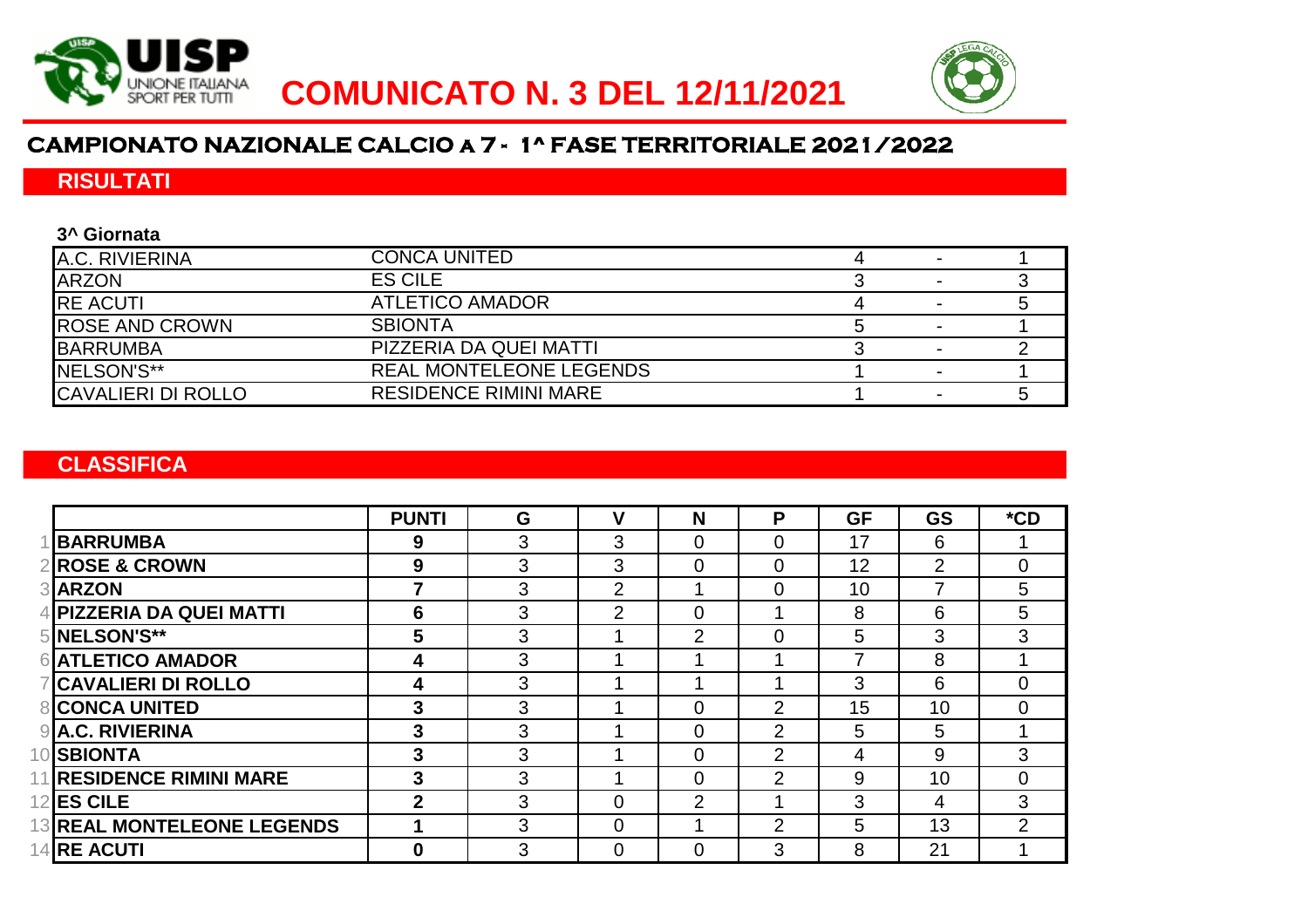#### *\*CD: COPPA DISCIPLINA \*\* 3SEI5 CAMBIANO NOME IN NELSON'S*

# **PROSSIMO TURNO**

#### **4^ Giornata**

| <b>RESIDENCE RIMINI MARE</b>   | <b>ARZON</b>           | <b>MAR</b> | $16 - nov$ | 21:00 | <b>MISANO</b> |
|--------------------------------|------------------------|------------|------------|-------|---------------|
| <b>PIZZERIA DA QUEI MATTI</b>  | NELSON'S**             | <b>MAR</b> | $16 - nov$ | 22:00 | <b>MISANO</b> |
| <b>IES CILE</b>                | <b>RE ACUTI</b>        | <b>MAR</b> | $16 - nov$ | 21:30 | <b>STELLA</b> |
| <b>REAL MONTELEONE LEGENDS</b> | CAVALIERI DI ROLLO     | <b>MER</b> | $17 - nov$ | 20:30 | <b>STELLA</b> |
| <b>CONCA UNITED</b>            | <b>ROSE AND CROWN</b>  | <b>MER</b> | $17 - nov$ | 21:30 | <b>STELLA</b> |
| <b>SBIONTA</b>                 | <b>BARRUMBA CALCIO</b> | <b>GIO</b> | $18 - nov$ | 20:00 | <b>STELLA</b> |
| <b>ATLETICO AMADOR</b>         | A.C. RIVIERINA         | GIO        | $18 - nov$ | 21:00 | <b>STELLA</b> |

# **PROVVEDIMENTI DISCIPLINARI**

| <b>AMMONIZIONI:</b>                       |
|-------------------------------------------|
| MONALDINI JACOPO (PIZZERIA DA QUEI MATTI) |
| <b>MUSCO MARCO (SBIONTA)</b>              |
| <b>BUDA DAVIDE (BARRUMBA)</b>             |
| DONATI DAVIDE (NELSON'S**)                |
| ESPOSTO GENNARINO (NELSON'S**)            |
| RENZI MANUEL (REAL MONTELEONE LEGENDS)    |

### **DIFFIDE:**

**raggiunta seconda/quinta ammonizione**

**SQUALIFICHE:**